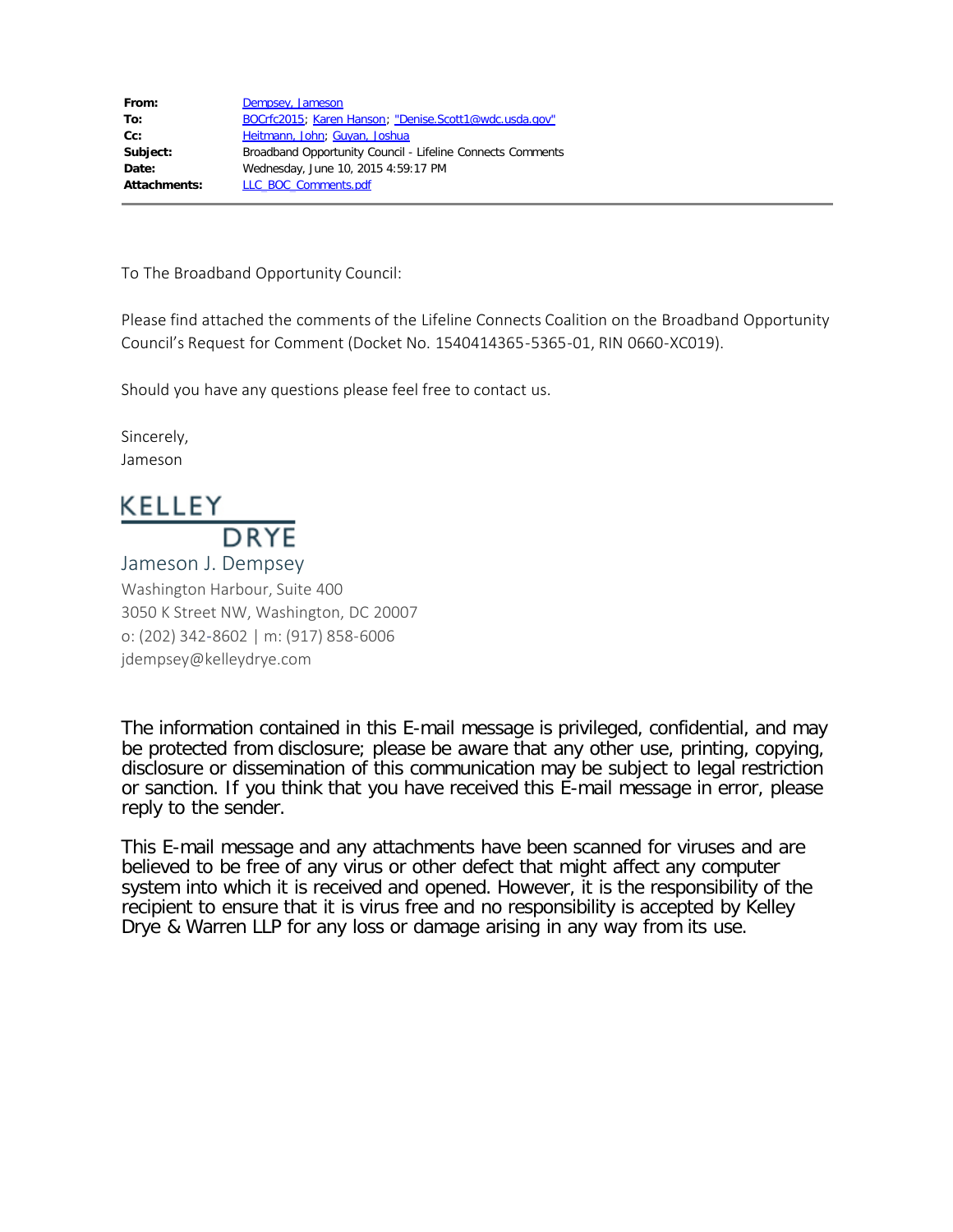## **Before the RURAL UTILITIES SERVICE DEPARTMENT OF AGRICULTURE and**

## **NATIONAL TELECOMMUNICATIONS AND INFORMATION ADMINISTRATION DEPARTMENT OF COMMERCE**

| In the Matter of                                                       |  |
|------------------------------------------------------------------------|--|
| <b>Broadband Opportunity Council</b><br>Notice and Request for Comment |  |
|                                                                        |  |

**\_\_\_\_\_\_\_\_\_\_\_\_\_\_\_\_\_\_\_\_\_\_\_\_\_\_\_\_\_\_\_\_\_\_\_\_\_\_**

) Docket No. 1540414365-5365-01

 $N = RIN 0660-XC019$ 

The Lifeline Connects Coalition (the Coalition), $<sup>1</sup>$  by and through its attorneys, submits</sup>

these comments in response to the Rural Utilities Service (RUS) and the National

Telecommunications and Information Administration (NTIA) Broadband Opportunity Council

(BOC) Notice and Request for Comment (Request for Comment) on "actions the federal

government can take to promote broadband deployment, adoption, and competition, including by

identifying and removing regulatory barriers unduly impeding investments in broadband

technology" in furtherance of the March 23, 2015 Presidential Memorandum on the same

subject. $2$ 

 $\frac{1}{1}$ Lifeline Connects is a coalition of primarily wireless telecommunications service providers that believe that all Americans deserve access to affordable telephone and broadband service. Its members are Blue Jay Wireless, LLC, Global Connection Inc. of America, i-wireless, LLC and Telrite Corporation. Lifeline Connects is committed to educating and separating myths from facts about the Lifeline program, sharing best practices on compliance and industry self-regulation, and proposing additional reforms to preserve the integrity of the program.

<sup>2</sup> *See* Broadband Opportunity Council Notice and Request for Comment, Docket No. 1540414365-5365-01, RIN 0660-XC019, 80 Fed. Reg. 23785 (Apr. 29, 2015); Office of the Press Sec'y, The White House, Memorandum for the Heads of Executive Departments and Agencies, *Expanding Broadband Deployment and Adoption by Addressing Regulatory Barriers and Encouraging Investment and Training* (Mar. 23, 2015), *available at* [https://www.whitehouse.gov/the-press-office/2015/03/23/presidential](https://www.whitehouse.gov/the-press-office/2015/03/23/presidential-memorandum-expanding-broadband-deployment-and-adoption-addr)[memorandum-expanding-broadband-deployment-and-adoption-addr.](https://www.whitehouse.gov/the-press-office/2015/03/23/presidential-memorandum-expanding-broadband-deployment-and-adoption-addr)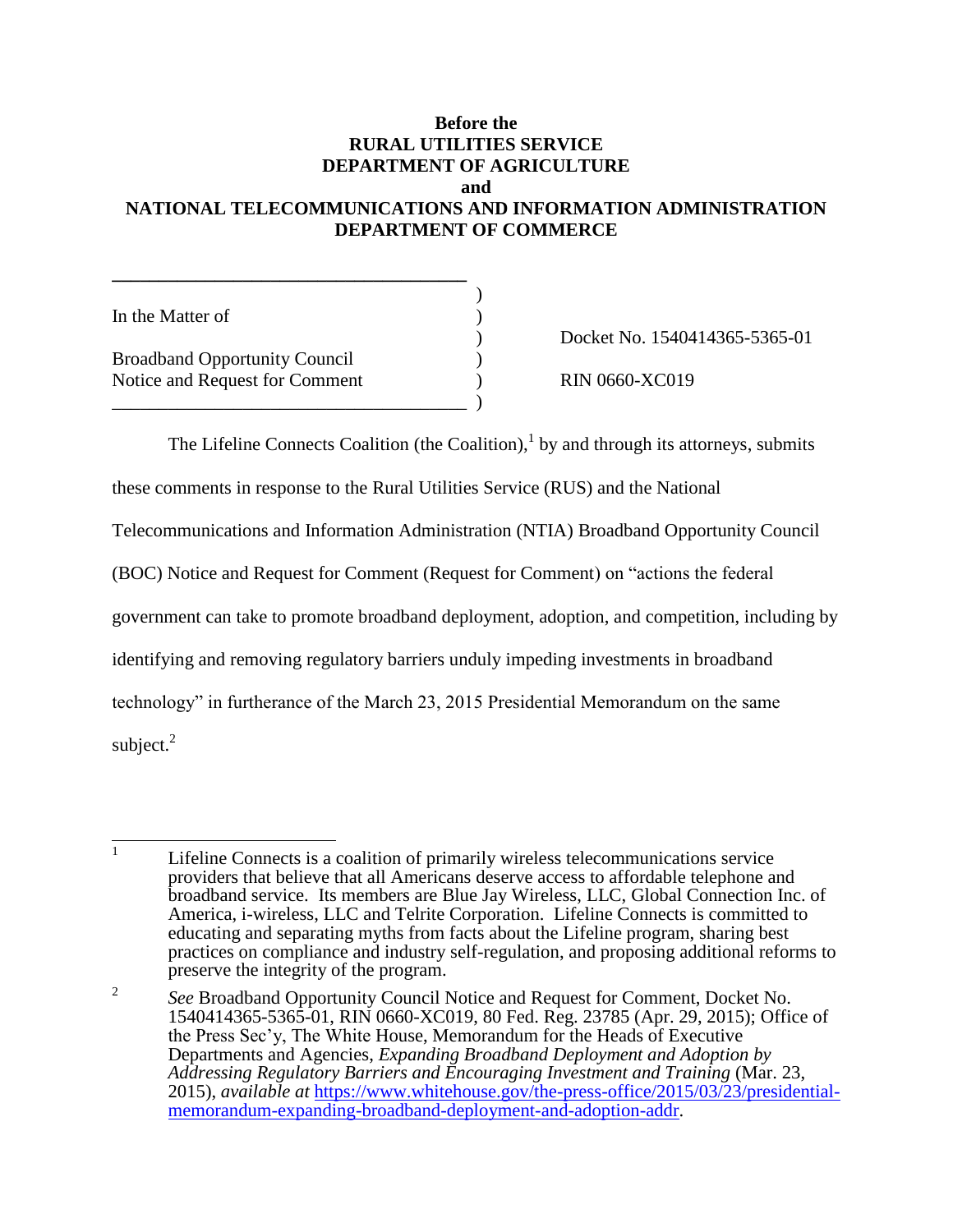The Coalition commends the many efforts that the Executive Branch has already taken to promote access to telecommunications and broadband for low-income and underserved Americans, including through the ConnectED program and the programs instituted through the American Recovery and Reinvestment Act of 2009. While the work and investments to date have been important, there is still much work needed to ensure access for all Americans. It is for this reason that we welcome the opportunity to offer a number of proposals to promote broadband availability and adoption within vulnerable communities.<sup>3</sup>

As explained in more detail below, the Coalition recommends that Executive Branch Agencies leverage existing funding sources to: (1) promote public-private partnerships to develop resources for vulnerable communities, including broadband availability and adoption playbooks, broadband adoption kits, and mobile applications; and (2) leverage federally funded broadband assets to deploy publicly available broadband hotspots within vulnerable communities.

### **I. The Executive Branch Agencies Should Fund Public-Private Partnerships Between Local Communities and Low-Income-Focused Providers to Promote Broadband Adoption**

In the Request for Comment, the BOC asks a series of questions related to broadband adoption, particularly among vulnerable communities.<sup>4</sup> The Coalition respectfully submits that

 $\frac{1}{3}$ The Coalition uses the term "vulnerable communities" as it is used in the Request for Comment. *See* Request for Comment, Question 22 ("Vulnerable populations might include, but are not limited to, veterans, seniors, minorities, people with disabilities, atrisk youth, low-income individuals and families, and the unemployed.").

<sup>&</sup>lt;sup>4</sup> Among other questions, the BOC asks: "How can the federal government best collaborate with stakeholders (state, local, and tribal governments, philanthropic entities, industry, trade associations, consumer organizations, etc.) to promote broadband adoption and deployment?" *Id.* at Question 5. "How can specific regulatory policies within the Executive Branch agencies be altered to remove or reduce barriers that prevent vulnerable populations from accessing and using broadband technologies?" *Id.* at Question 22. "How can the federal government make broadband technologies more available and relevant for vulnerable populations?" *Id.* at Question 23. "As the federal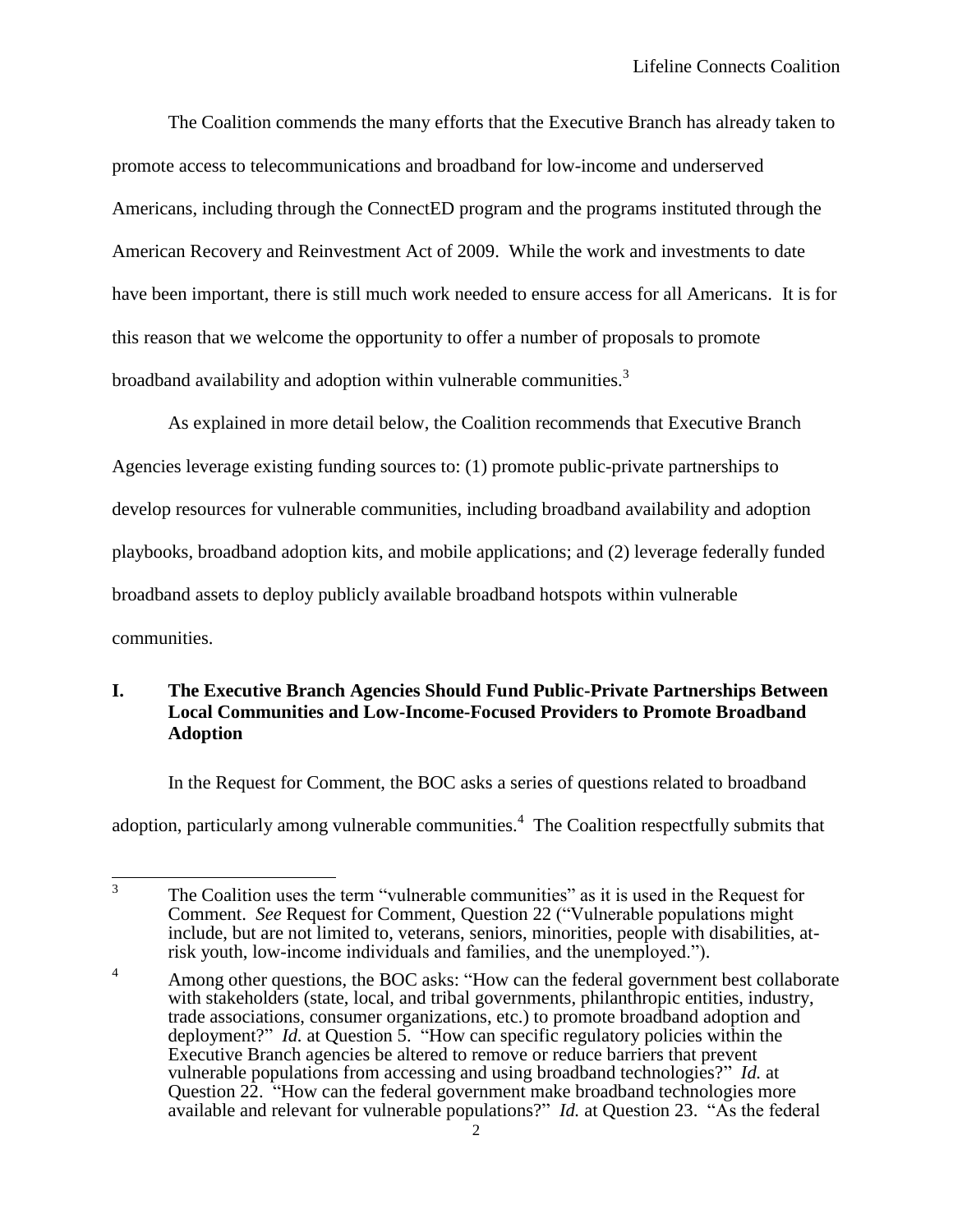the Executive Branch should use existing resources to fund three types of public-private partnerships between local communities and industry to develop and implement strategies to address the root causes that limit broadband adoption among vulnerable communities: cost, digital literacy, relevance, and accessibility.<sup>5</sup>

Specifically, the Coalition proposes that the Executive Branch agencies (1) fund broadband availability and adoption playbooks targeted toward closing the adoption gap among vulnerable communities; (2) establish public-private partnerships to create and distribute broadband adoption kits focused on digital literacy and the availability of broadband resources; and (3) develop or fund the development of accessible mobile applications tailored to the needs of vulnerable populations to make broadband more relevant for them. In supporting these public-private partnerships, the Executive Branch agencies should seek to leverage the expertise and experience of Lifeline program eligible telecommunications carriers (ETCs), which through their work have forged deep relationships with vulnerable communities and developed successful strategies for promoting adoption of communications services, including broadband in some areas.

#### *A. Fund Broadband Availability and Adoption Playbooks for Vulnerable Communities to Address Broadband Adoption Barriers*

The Coalition proposes that the Executive Branch provide funding for local communities to develop, together with key stakeholders, broadband availability and adoption playbooks to

 $\overline{a}$ 

government transitions to delivering more services online, what should government do to provide information and training to those who have not adopted broadband?" *Id.* at Question 4.

<sup>5</sup> *Id.* at Question 17 (recognizing that "[t]ypical barriers to broadband adoption include cost, relevance, and training."); Fed. Commc'n Comm'n, *Connecting America: The National Broadband Plan*, 168-69 (2010) (identifying four principal barriers to broadband adoption: the cost of broadband, digital illiteracy, lack of relevance to their needs, and inaccessibility for people with disabilities).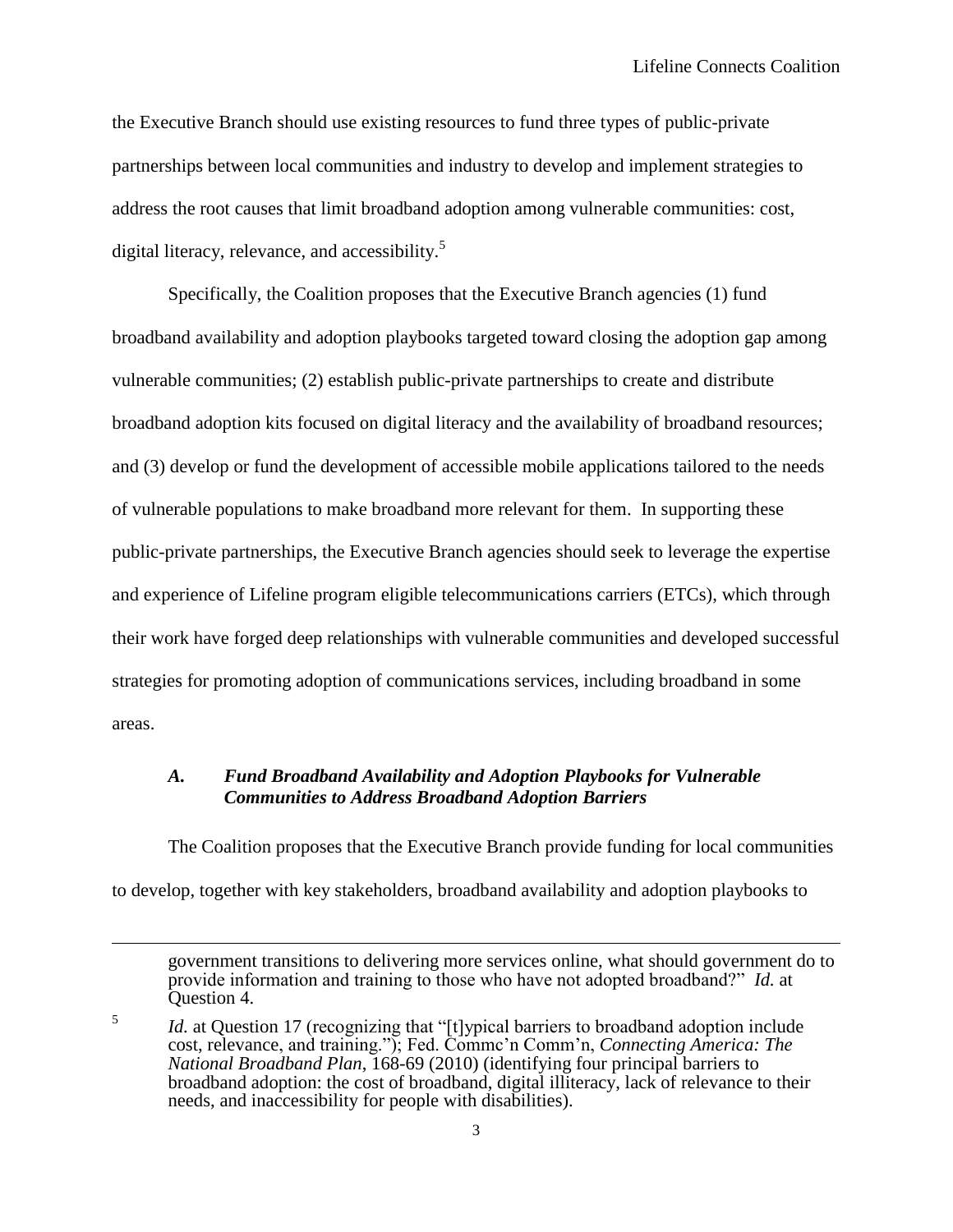simultaneously address the needs of vulnerable populations and the root causes of non-adoption. Each community should have its own playbook, and each playbook should include strategies for making available no-cost-to-consumer or very-low-cost-to-consumer broadband solutions; integrating robust digital literacy training within community anchor institutions; and developing resources that increase the relevance and accessibility of broadband content and services for vulnerable populations.

The playbooks should reflect the unique needs of each community, while building upon general strategies for success. To that end, while drafting the playbooks, communities should bring together local leaders, community anchor institutions, and broadband providers that have demonstrated a unique focus on serving low-income and vulnerable communities. For example, since the inception of the Lifeline program, Coalition members and other ETCs have worked hard to build relationships with and serve vulnerable communities throughout the United States. Through this experience, these ETCs have developed significant experience in marketing and provisioning telecommunications and broadband services specifically aimed at the needs of vulnerable communities, serving on the front lines in closing the adoption gap. Indeed, in many cases, a Lifeline subscriber's first experience with the Internet is through its wireless carrier. As a result, Lifeline ETCs would serve as excellent private-sector partners in the development and implementation of the playbooks.

To ensure that communities are able to gain insights from each other in the development and implementation of the playbooks, the Executive Branch agencies should create a playbook clearinghouse that is publicly available on the Internet (e.g., through the Economic Development Administration (EDA) website). <sup>6</sup> This clearinghouse should include not only the playbooks of

6

*See* National Broadband Plan at 183-84.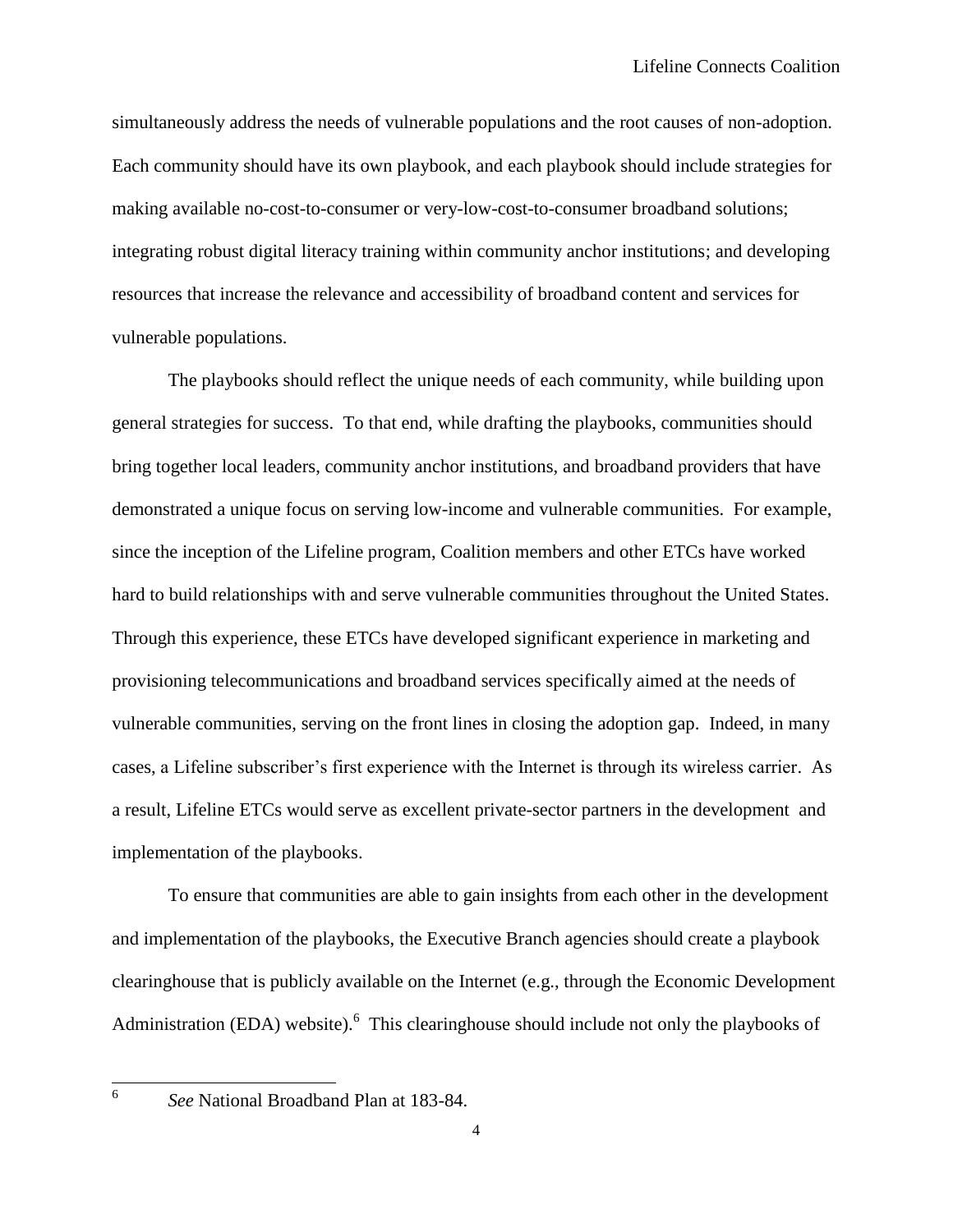individual communities, but also follow-up implementation status reports so that communities can learn from each other about those strategies that were successful and those that could be improved. This clearinghouse would also serve as a place from which state and federal policymakers—or a neutral third-party—can evaluate adoption strategies and programs; understand the role and importance of free or low-cost broadband programs for vulnerable communities; and craft policies that maximize the benefit of those strategies programs.<sup>7</sup>

#### *B. Establish Public-Private Partnerships to Create and Distribute Broadband Adoption Kits in Conjunction with a National Broadband Awareness Campaign*

In addition to supporting the development of playbooks, the Executive Branch agencies also should support partnerships between public and private sector stakeholders to promote broadband adoption and digital literacy through broadband adoption kits—i.e., a package of materials that a community anchor institution or public benefit center can use to inform members of vulnerable communities about the importance and availability of broadband service.

The kits should include culturally sensitive brochures, potentially in multiple relevant languages, describing the benefits and relevance of broadband. For example, the brochures could explain how web-based resources can improve an individual's access to employment resources, healthcare, government benefits, educational resources, and childcare. In addition, the kits should include easy-to-navigate how-to guides for various broadband devices—e.g., smartphones and tablets—and a glossary of key terms to promote digital literacy. Moreover, to address the broadband affordability gap, the kits should provide information on programs, such as Lifeline, through which individuals may be eligible to receive free or very-low-cost service. This information should include eligibility requirements, ETCs in the state, and plan options.

7

*See id.* at 183.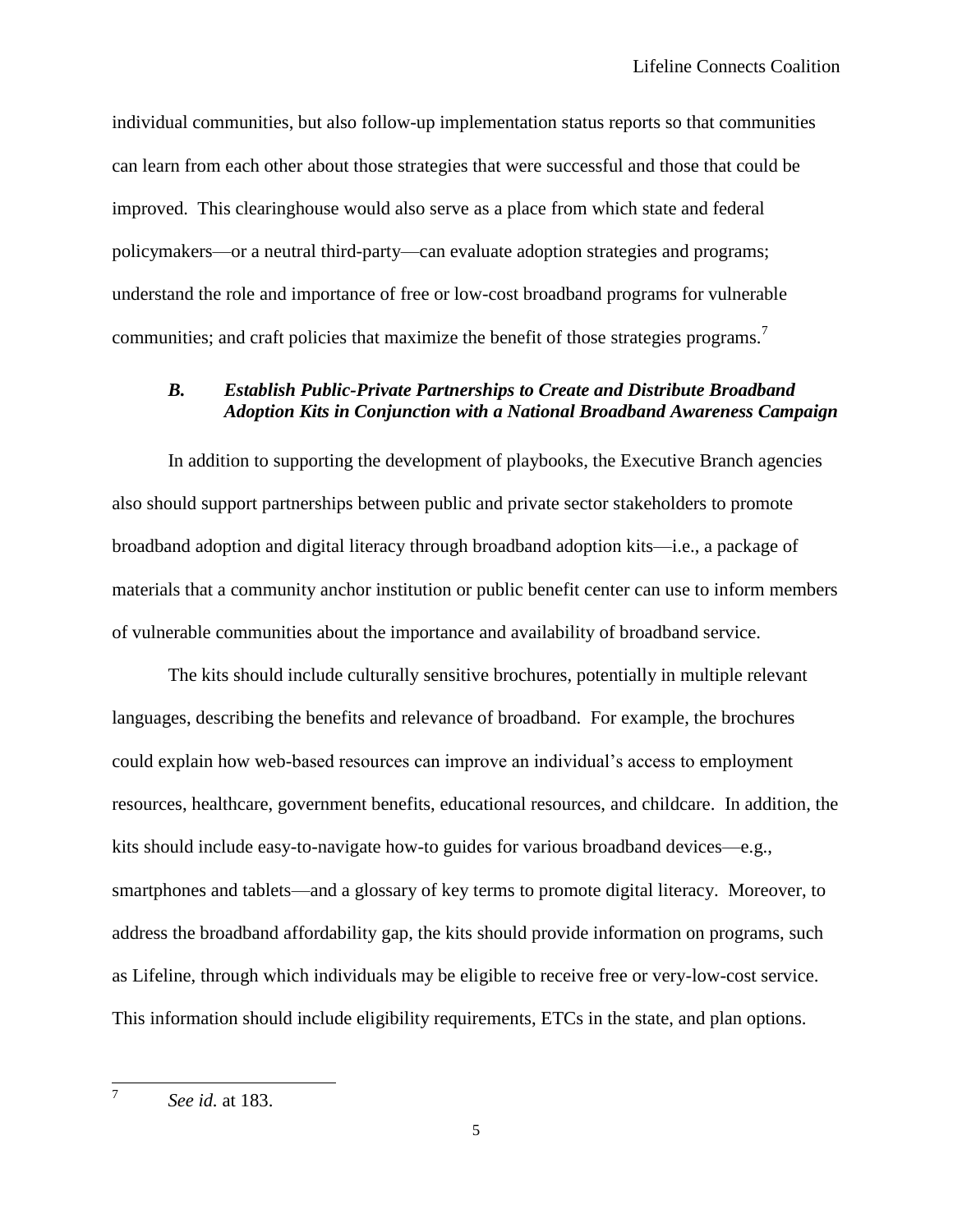To ensure the maximum impact of the broadband adoption kits, they should be deployed in conjunction with a national broadband awareness campaign. $^8$  During this awareness campaign, local communities and broadband providers could partner to host digital literacy and adoption events in community anchor institutions, public housing complexes, or other places that are frequented by vulnerable populations. At these events, individuals could distribute materials from the kits and provide incentives for non-adopters to sign up for broadband service (e.g., discounted or free broadband-enabled equipment). Moreover, the events could include special hands-on training sessions during which individuals—particularly the elderly and disabled communities—could gain computer and smartphone skills, and learn about available assistive technologies.

Following the national awareness campaign, broadband adoption kit materials should be made available in community anchor institutions, public housing complexes, and through other locations serving vulnerable communities (e.g., food pantries, churches, etc.). These locations should provide training to staff so that they can answer questions that individuals may have about the value of broadband, how to use various broadband-enabled technologies, and programs available to address the root causes of non-adoption. In this way, members of vulnerable communities will have easy access to important resources about broadband and access, and dedicated staff persons to answer their questions.

 8 This national broadband awareness campaign is consistent with Recommendation 9.7 of the National Broadband Plan. *See id.* at 180-81. While the Coalition appreciates the work of public-private partnerships such as Connect2Compete to promote broadband adoption, we submit that the national awareness campaign proposed herein should include a focus on wireless broadband services and devices, since vulnerable communities, such as low-income Americans and minorities, are more likely to turn to and heavily rely on smartphones for online access (e.g., for access to employment resources). *See* Pew Research Center, *U.S. Smartphone Use in 2015*, 3 (2015), *available at* [http://www.pewinternet.org/files/2015/03/PI\\_Smartphones\\_0401151.pdf.](http://www.pewinternet.org/files/2015/03/PI_Smartphones_0401151.pdf)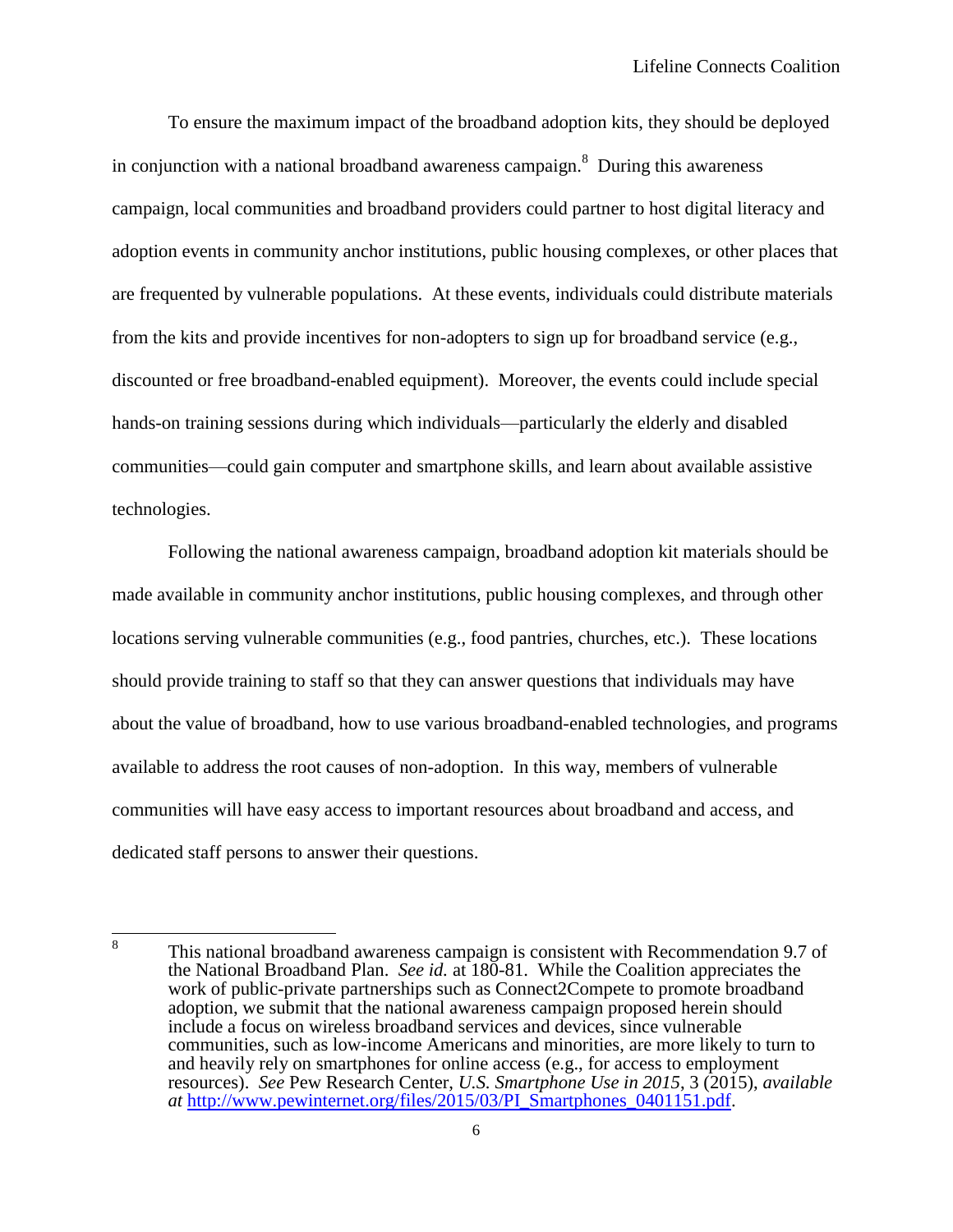### *C. Develop Mobile Applications Tailored to Vulnerable Populations to Make Broadband More Relevant for Them and to Better Connect Them to Public Assistance and Vital Information*

One of the key challenges that broadband adoption projects face is demonstrating the relevance of broadband to non-adopters, particularly the elderly. To close the relevance gap, the Executive Branch agencies should build or fund the development of culturally relevant, mobilefriendly apps designed for vulnerable communities. These apps could include: (1) a mobile digital literacy portal with tools and lessons for new adopters to understand the benefits of the Internet (consistent with materials in the broadband adoption kits)<sup>9</sup>; (2) program- or agencyspecific apps that allow members of vulnerable communities—particularly low-income individuals—access to their benefit information, contact local agency points of contact, or schedule appointments; (3) job training, CV-development, and other federal, state, or local employment resources; or (4) information about nearby free Wi-Fi hotspots.

There are a number of possible avenues for developing these applications to close the relevance gap. First, the General Services Administration's 18F division or the White House's U.S. Digital Service could develop mobile applications in-house that are focused on important federal programs targeting vulnerable communities.<sup>10</sup> Second, the Executive Branch could develop grant programs within the EDA to fund non-profits and state and local public sector efforts to develop mobile applications relevant to the needs of vulnerable communities. Third, the Executive Branch could establish public-private partnerships with broadband providers

 9 This portal could build on, improve, and update the resources available at [www.digitalliteracy.gov,](http://www.digitalliteracy.gov/) which NTIA launched in 2011.

<sup>10</sup> The White House, *The Story of the U.S. Digital Service*, <https://www.whitehouse.gov/digital/united-states-digital-service/story> (last visited June 10, 2015); 18F,<https://18f.gsa.gov/> (last visited June 10, 2015).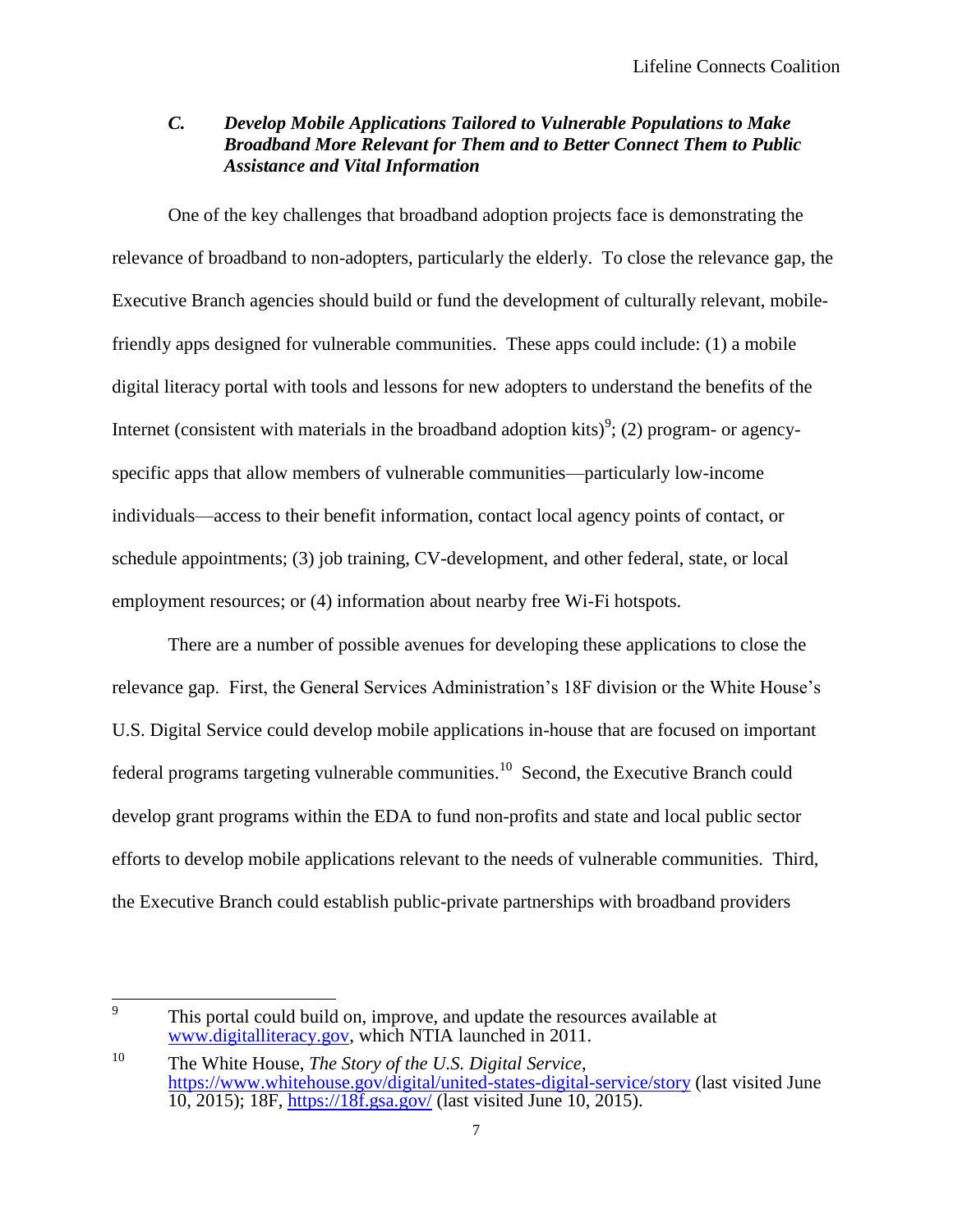focused on vulnerable communities (e.g., ETCs) to develop mobile applications tailored to those communities and to offer those applications.

Regardless of how the Executive Branch develops (or supports the development of) these mobile applications, the net effect will be to increase the relevance of broadband and broadbandenabled services for vulnerable communities, boosting adoption and bringing more Americans into the digital economy.

#### **II. The Executive Branch Agencies Should Leverage Federally Funded Broadband Infrastructure to Promote Free Wi-Fi Broadband Access Within Vulnerable Communities**

In the Request for Comment, the BOC asks: "How can the federal government best promote the coordination and use of federally-funded broadband assets."<sup>11</sup> In short, the Coalition proposes that the Executive Branch modernize its regulations and policies to create incentives for federally funded last-mile broadband infrastructure projects to make available free, public Wi-Fi hotspots to end users in community anchor institutions and public accommodations.

For example, the EDA could encourage recipients of Planning Program grants to include free, public Wi-Fi as a part of any regional economic development plan. In addition, the EDA could incentivize recipients of Economic Development Assistance Program grants to include a free, public Wi-Fi component to the extent those programs support broadband in community anchor institutions and public accommodations. Similarly, the Department of Housing and Urban Development could incentivize any broadband projects funded through the Choice Neighborhood Implementation Grants program to include a free, public Wi-Fi option in public spaces such as entryways and outdoor spaces. Moreover, RUS could incentivize recipients of grants provided through its Community Connect Broadband Grants program to include a free,

 $11$ 

Request for Comment, Question 2.